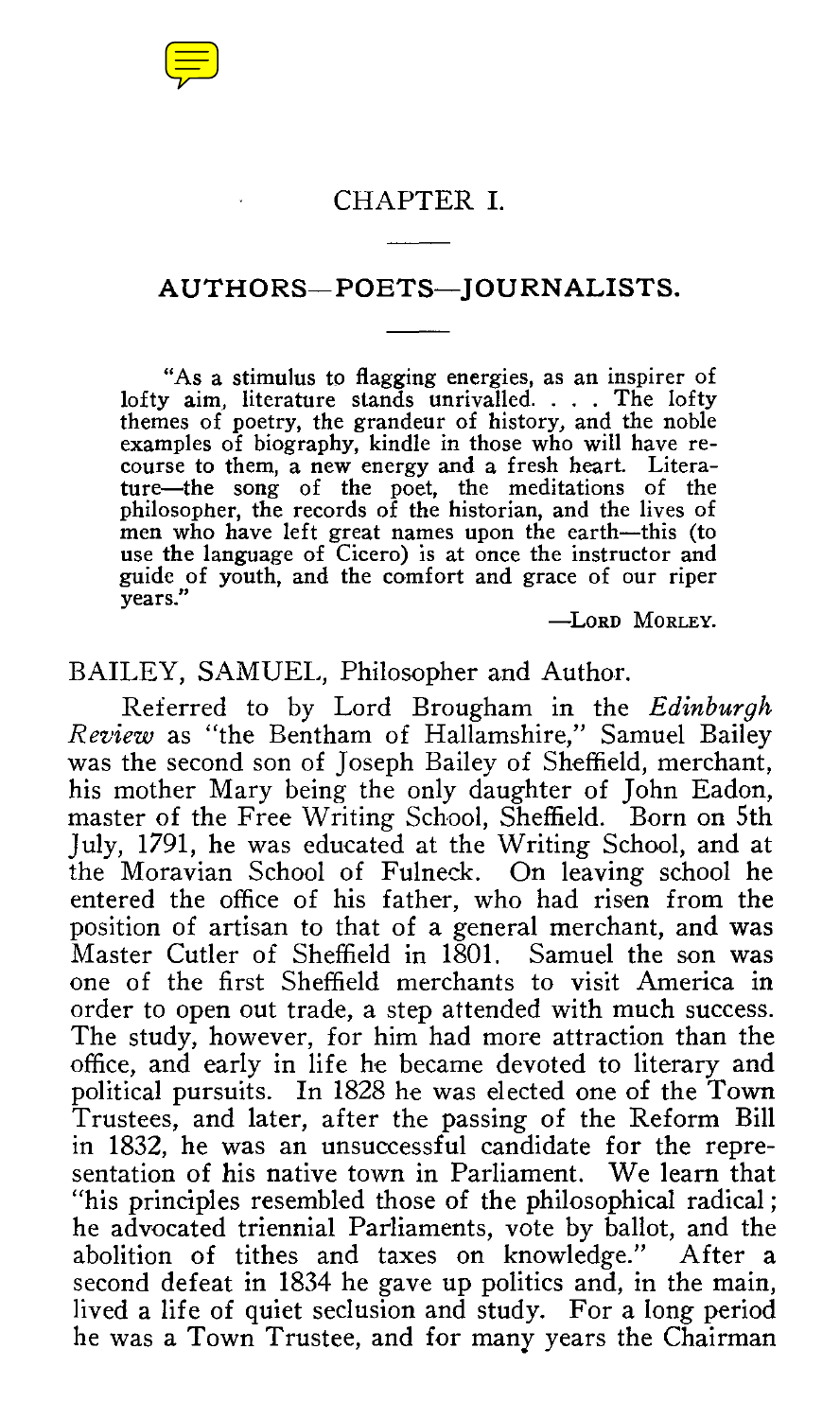of the Sheffield Banking Company, which he had helped to found in 1831. It is said that his life was one of "clockwork regularity and absolute punctuality." He has been described as "tall, fair, intellectual looking, with gentlemanly address and manners, reminding one of a clear logical proposition or an abstract idea personified."

He was one of the founders of the Sheffield Literary and Philosophical Society and in 1826, and again in 1830 and 1831, he was elected President. In 1852 he read a paper before its members on "The art of reasoning as taught by Aristotle and his followers," and on his death left the Society a legacy of £1,000.

His chief fame rests on his philosophical and metaphysical writings, which in their day attracted great and widespread attention. It has been observed that in them everything is clear and thoroughly intelligible, and that with him language was the means to express thought in the simplest and most telling manner. In his thirtieth year, he published a volume of "Essays on the Formation and Publication of Opinions," which passed through three editions. Other learned works followed, including "Questions in Political Economy, Politics, Morals, &c." ; "Dissertation on the Nature, Measures, and Causes of Value": "Essays on the Pursuit of Truth"; "The Theory of Reasoning," and what has been regarded as his greatest literary effort, "Letters on the Philosophy of the Human Mind," published in three volumes between the years 1855 and 1863. Amongst his other writings was a poem called "Maro, or Poetic Sensibility"; also pamphlets on Parliamentary Reform, Education, Economics, &c.

Whilst a deep thinker on the workings of the human mind, Bailey was, it is said, utterly devoid of imagination. He has been called the "Philosopher of Common Sense," having no sympathy whatever with speculations or schemes not directed to some useful end. Abstemious in his habits, and most careful in his expenditure, his daily routine of life was regulated on the strictest principle of punctuality. Mr. R. E. Leader says : "In manner rigid and austere, he was in business the embodiment of inflexible integrity, with no room for sentiment—little perhaps for compassion."

He died, a bachelor, on 18th January, 1870, aged 79, and was interred in the burial ground of the Old Chapel at Attercliffe. He left a large fortune, nearly all of which he devoted to public uses. By his Will, after private legacies, he gave  $£2,000$  to the Sheffield Infirmary,  $£1,000$